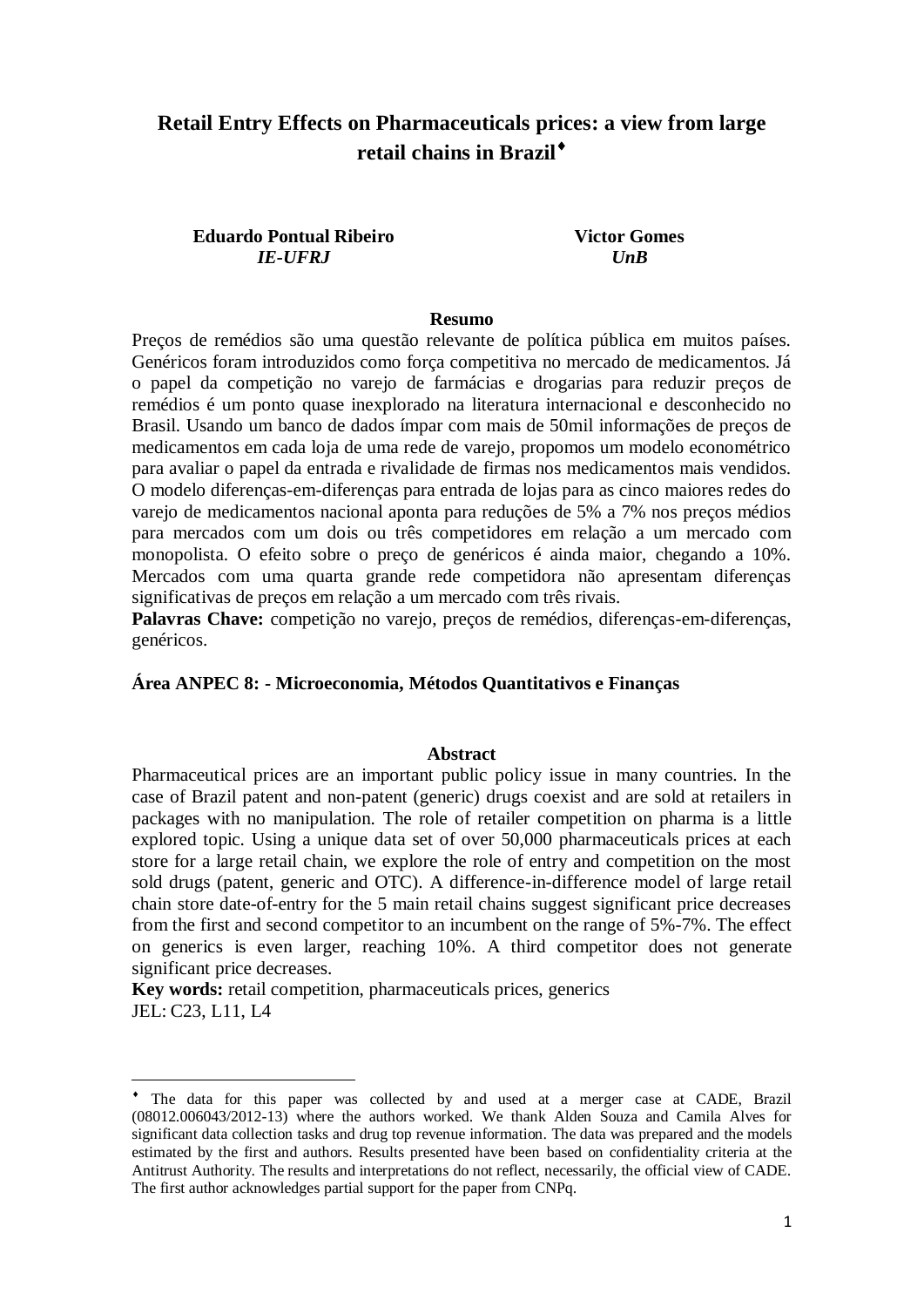#### **Introduction**

 $\overline{a}$ 

Pharmaceuticals prices are an important public policy issue. Different countries regulate prices in different fashion, ranging from almost liberated prices, subject to market forces, to centralized price controls. Evidence from the World Health Organization shows that in Brazil and others emerging markets median medicines prices are well above international reference prices. Also medication expenditures can account for a higher fraction of income and out-of-pocket payments for several developing countries<sup>1</sup>.

Many countries, generics have been introduced to create a competitive force to reduce prices on patented and non-patented drugs (e.g. Salkever and Frank, 1997, Saha et al. 1995, Reiffen and Ward, 2005). Caves, Whiston and Hurwitz (1991, p.28) argue that branded drug prices fall 2% with the entry of the first generic producer, 8.5% with five generic competitors and 15 and 22% with ten and twenty generic producers, respectively.

On the other hand, retail effects on pharmaceutical prices are lesser known (the few papers are summarized in Danzon and Furukawa, 2011; see also Stargardt et al, 2007). In this paper we argue that pharmaceuticals price variation can be strongly affected by competition at the retail level. Putting in another way, retail competition is an important factor in lowering drug prices for consumers.

The Brazilian market has consolidated rapidly in the past 10 years with the rise of five national or quasi-national retail chains. There is a large fringe of small, single store 'mom-and-pop' pharmacies/drugstores. Retail chains, on the other side of the market, are recognized as a strong competitive force, taking up 25% of the market (IMS 2012). The market consolidation can lead to two opposing effects. On one direction, market consolidation may concentrate the market and lead to higher consumer prices. On the other direction, retail chains are able to deal directly with manufacturers, eliminating the role of distributor and avoiding a margin placed on drug prices by these distributors.

Drug prices in Brazil are subject to a maximum price regulation in their first years of release. In practice they are free to float, particularly for generics. Generics are nonbranded and produced by more than one company, and presented by the active

<sup>&</sup>lt;sup>1</sup> Prices are the "median consumer price ration of selected medicines" from WHO (2013). The definition of the series is "Median consumer price ratio of selected originator medicines". In Brazil the median consumer price ratio of selected medicine is 11.32 for Rio Grande do Sul state. For other Latin American economies those figures are around 4-5.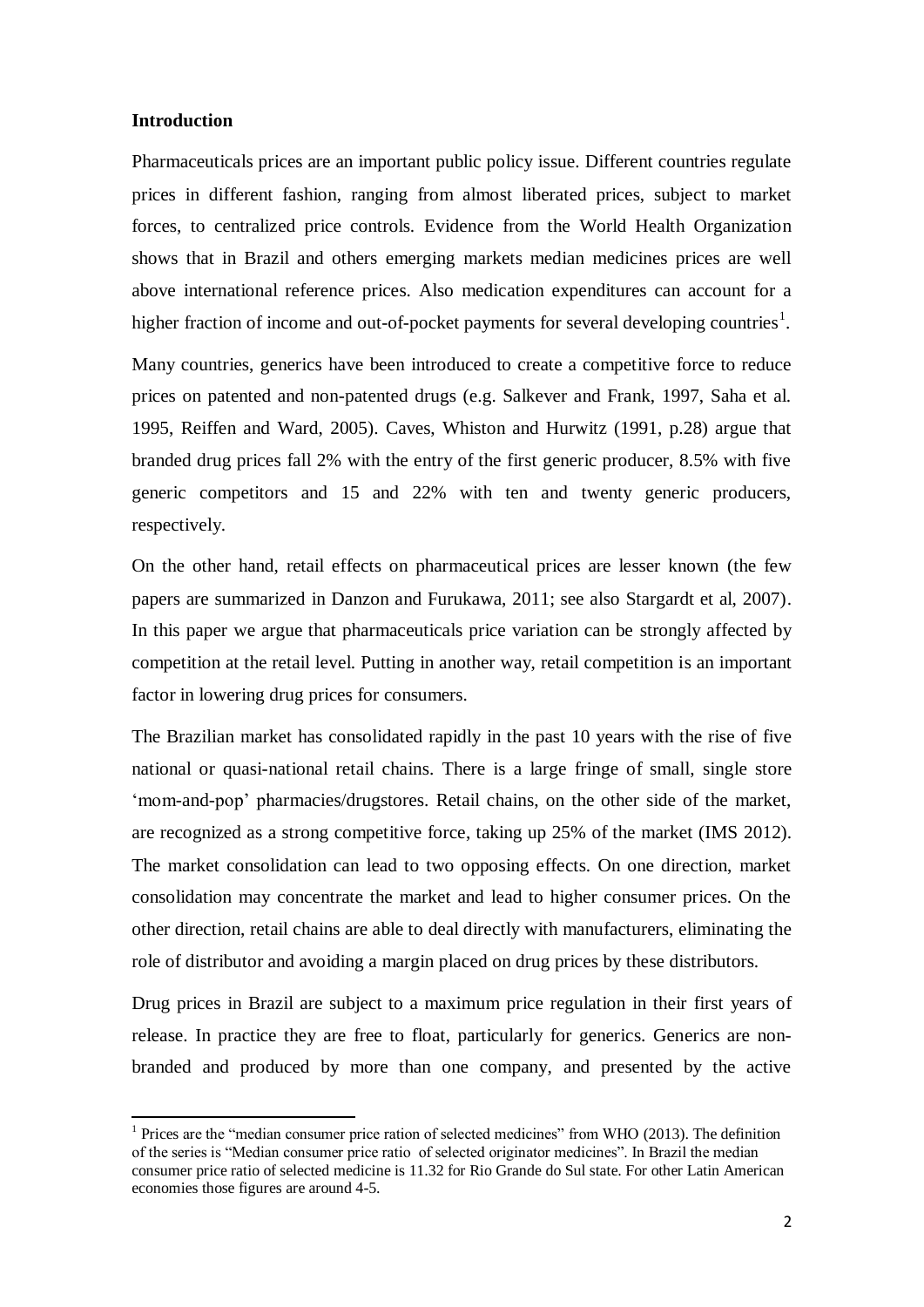ingredient (IMS, 2012). Thus, we believe that there is large scope for producer competition and retail competition to influence drug prices, particularly for generics, larger than Danzon and Furukawa(2011) argue.

This paper provides empirical evidence of retail competitive price pressure on a basket of 30 top pharmaceuticals, equally divided between prescription, OTC and generics in Brazil. Our data set obtained recorded prices for more than 50,000 transactions, on the last business day of each month over a 24 month period for the five largest pharmacy retail chains in the country, geographically located by store. We use as treatment entry of a chain in a local market. Given time, location variation on chain entry, we are able to control for log-additive location and time effects that may confound the effect of entry on prices. In other words, casual effects were verified by the "natural experiment" approach, which is widely documented in economics and in other social and biological sciences (see, e.g., Angrist and Pischke, 2009).

This analytic method became popular on antitrust analysis in the U.S. in the renowned case of a merger between two office supply superstores – *Staples* and *Office Depot*. The FTC challenged this merger in 1997. 2 In the *Staples*-*Office Depot* case, empirical and econometric evidence showed that the prices of products sold on markets with three suppliers were lower than on markets with two suppliers, which, in turn, were cheaper than on markets with only one rival, after eliminating other factors that could explain price differences not due to competition. The evidence obtained was compelling enough to support the idea that the merger was problematic from a competition policy view, with expected higher prices for the end consumer. Johnson (2008) provides an overview of the relation of entry models to competition and their effect on prices.

A great advantage of the selected empirical method in this paper is that it deals directly with final prices. This is an important indicator, perhaps the most relevant one, of firm competition behavior, particularly when products can be recognized in other dimensions. In the retail sector, quality of service, location, and other factors influence the sales service, yielding different trade margins for the sold products, depending on the quality of service. Therefore, comparing the same product, from the same manufacturer, in different outlets in the same retail chain, price differences should reflect the retail margin, that depends ultimately in local competition conditions. The

<sup>&</sup>lt;sup>2</sup> See Federal Trade Commission v. Staples, Inc, 970 p. Sup. 1066, United States District Court for the District of Columbia, 1997 and Ashenfelter et al. 2006.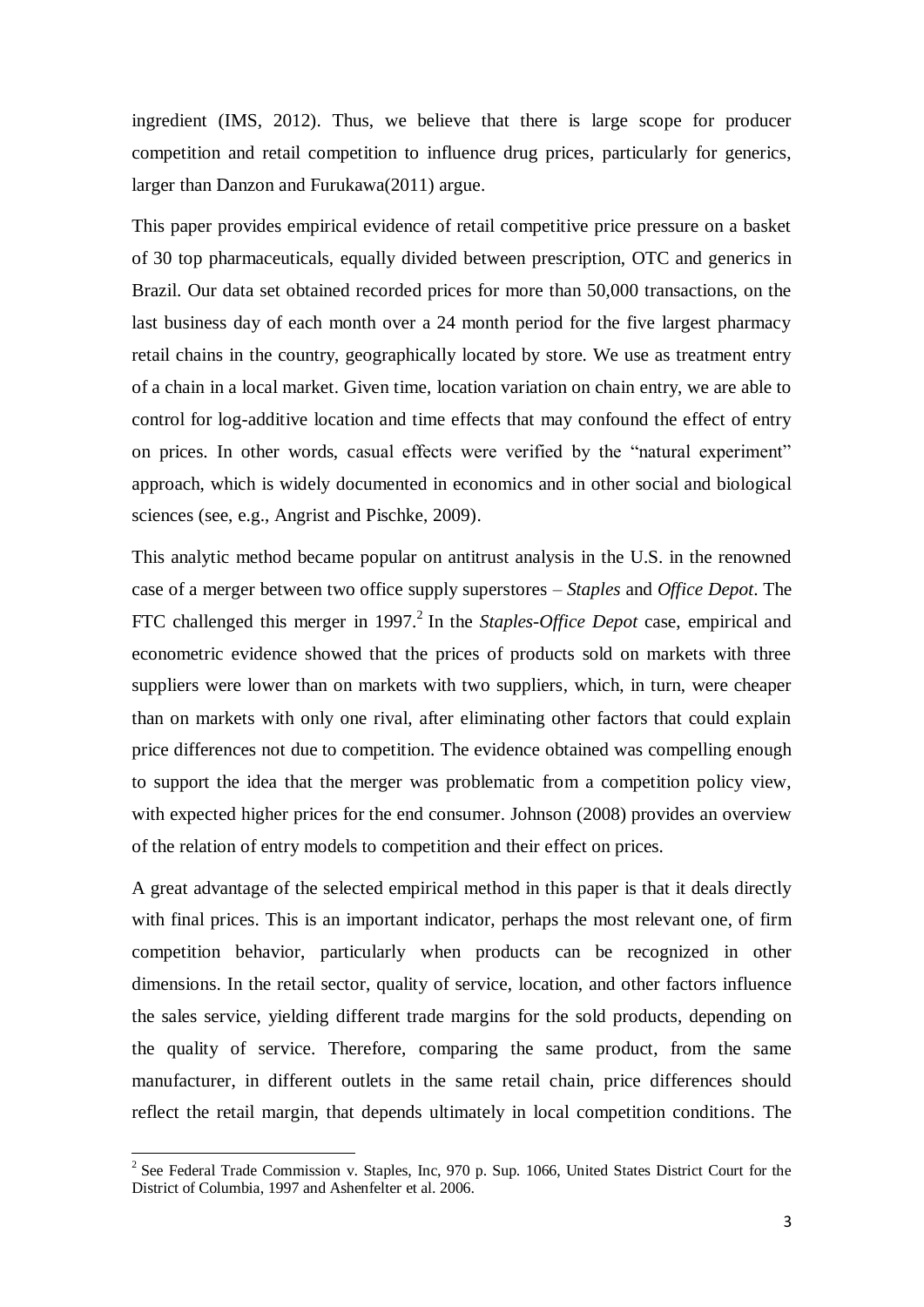ease with which consumers can compare prices as the upshot of the sales service, recommends the analysis of price changes, as evidence of rivalry between companies. A recent survey of these methods is Hosken et al., 2015)

Advancing our results, markets with two large retail chain competitors have prices about 5% smaller than markets with only one retail chain. The effect on generics is even larger, reaching 11%. A third competitor in a local market generates additional price decreases, at a smaller rate, but a fourth competitor is not associated with smaller prices that a three-large retail chain market structure. While a pro-competitive effect of entry on pharmacies prices have been described by Schaumans and Verboven (2008) for Belgium, we provide previously unknown results for a developing/middle income country.

The paper is divided as follows. Following this introduction, we describe the empirical method in detail. The empirical results are in the third section and the last section provides final comments.

### **2. Data and Empirical Method description**

 $\overline{a}$ 

The usual empirical analysis of causal effects identification in a firm competition analysis consists in exploiting the differences in price behavior between local markets controlling for the differences in potentially confounding variables using regression analysis with fixed effects per market (Cameron and Trivedi, 2010, e.g.). As mentioned earlier, location effects captures local demand shocks or cost shocks that do not change (or change very slowly) over time, such as epidemiological profile, the distance from the factory or distance from supplier infrastructure. In addition, as in the *Staples* case analysis, aggregate price behavior over time is controlled for with time dummies (that also account for seasonality).

In the present empirical exercise, we estimate the effects from large pharmacy chains competition on prices at each municipality, as a proxy for geographical relevant market<sup>3</sup>. We assess the presence of stores belonging to large chains on individual prices

<sup>&</sup>lt;sup>3</sup> The Brazilian antitrust authority considers as a pharmacy geographical market a city for municipalities with up to 200,000 inhabitants and city region for municipalities with population more than 200,000. See, e.g., case 08012.006043/2012-13.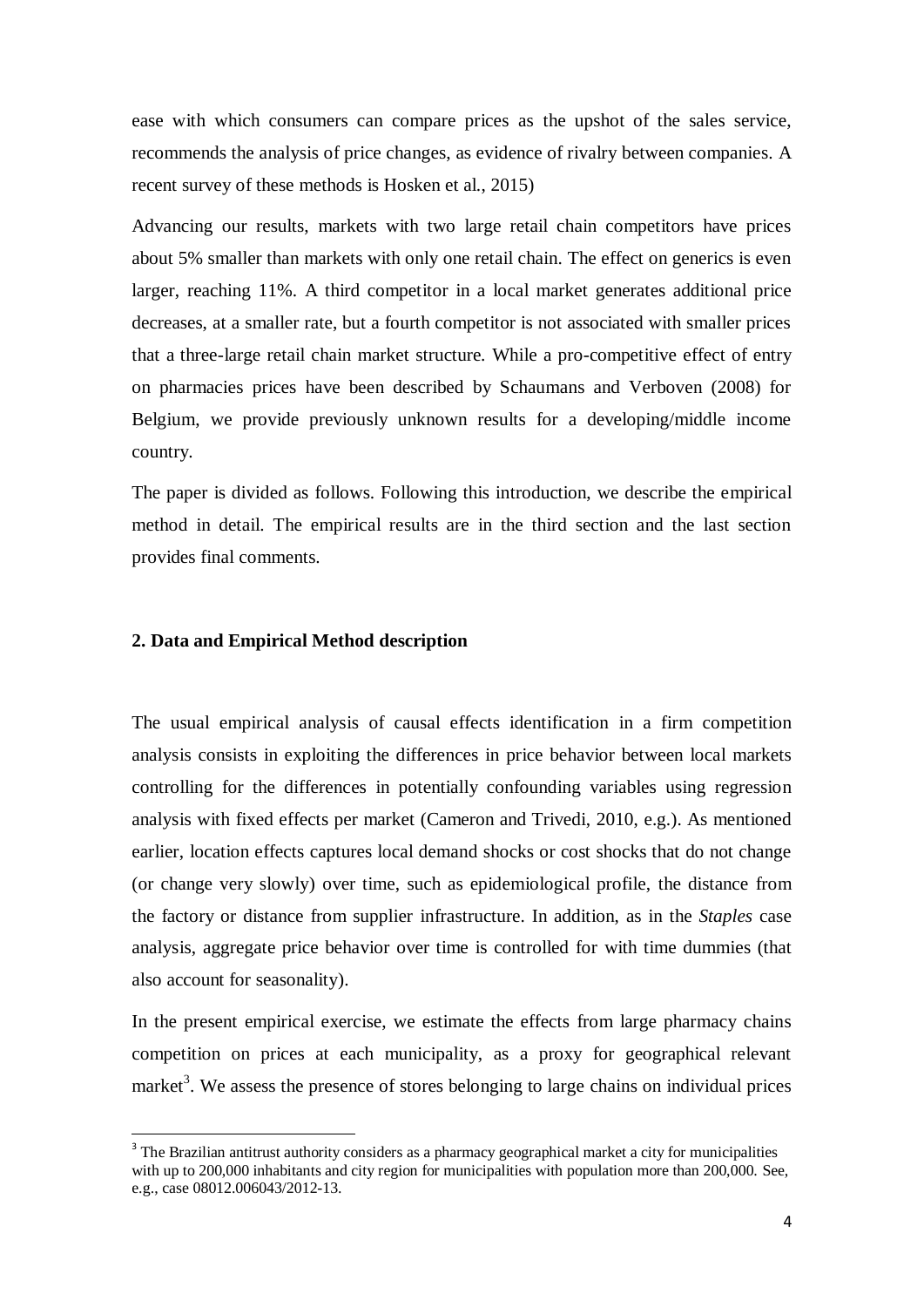and on the basket of prices. As a reference case, we used the Retail Chain "A" chain and we assessed the change in price levels in the presence of an additional chain, of two, and of three chains. We thus infer how the price level changes as a function of the presence of rivals, controlling for differences between municipalities and aggregate time effects. Rivalry among chains is inferred when the presence of specific competitors produces average price decreases in a set of products.

Drugstores and pharmacies sell a wide range of products. The competitive relevance of products and the consumers' awareness of competition depend on how important the product is for them. Hence, as in the *Staples-Office Depot* case, we use the products which are most visible to and used by consumers, that is, the most frequently sold products (products with a larger weight on the total revenue obtained by the company).

A basket of the 30 top sale pharmaceuticals (in all presentations/prescriptions) is specified, and average sale prices charged on different dates are obtained. The prices recorded are actual transactions on the last day of the month over a 24-month period (January 2010 to December 2011). The data were obtained from the database of 'loyalty' cards of the chains. The basket of pharmaceuticals included the 30 most frequently drugs sold in Brazil (and their revenue) in 2011, sorted out as follows: 10 prescription drugs, 10 over-the-counter drugs, and 10 generic drugs. Table 1 below presents the list of drugs investigated

The information obtained from the retail chains included the addresses of branches (postal code, neighborhood, city/town, and state), and opening date or date it was acquired by the chain. In addition total chain revenue for each of the drugs in our basket was obtained. These data were used to specify weights to a price index per branch. The large chains that provided information were, in alphabetical order, BRPharma, DSP, Imifarma, Onofre, Pague Menos and Raia-Drogasil. Prices from one of them was used as dependent variable and for confidentiality reasons is denominated Retail Chain "A" hereafter.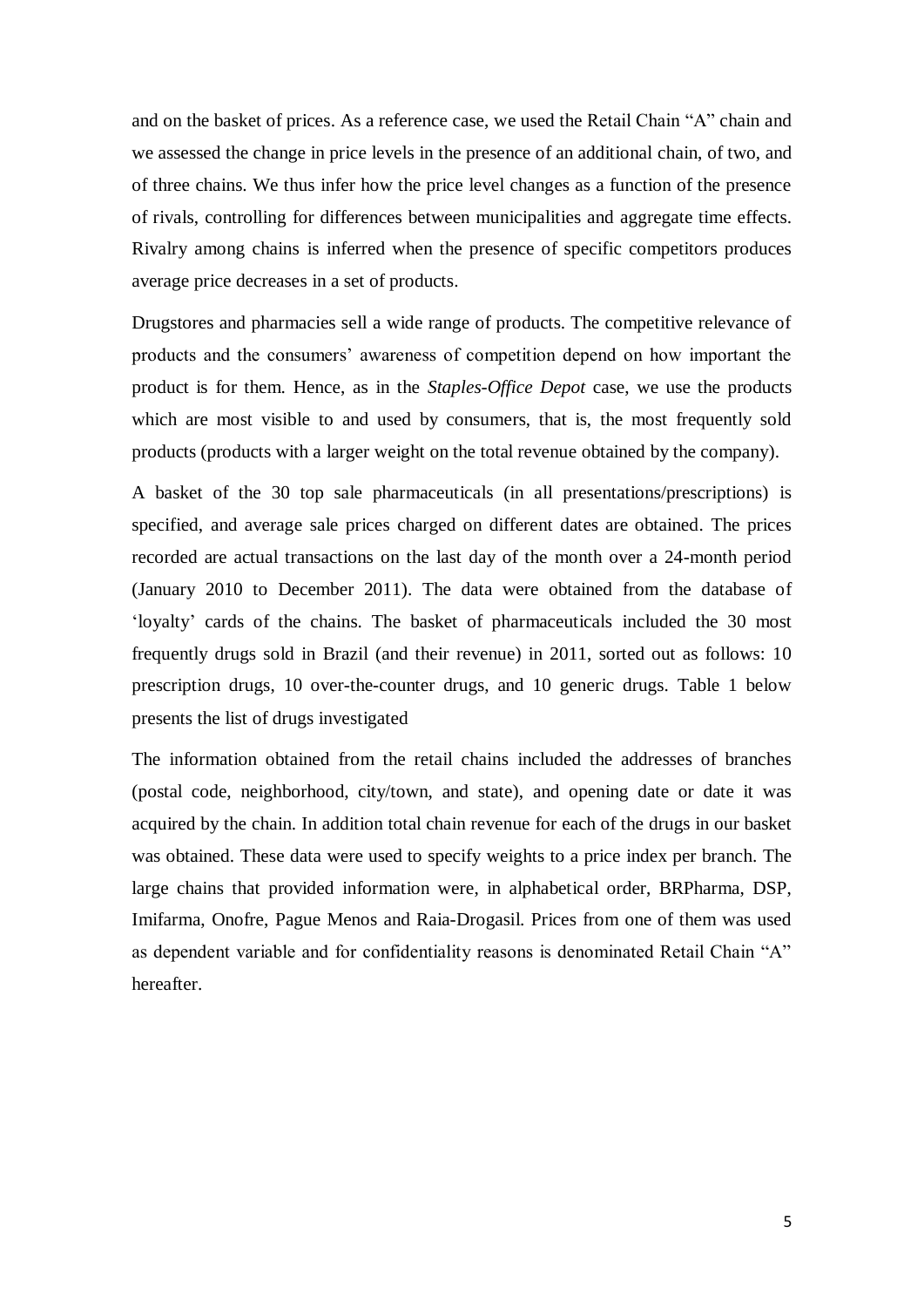| Sal eno                   | <b>OTC</b> |
|---------------------------|------------|
| Dipirona sodica           | Generic    |
| Neosaldina                | Reference  |
| Dorflex                   | Reference  |
| Tylenol                   | <b>OTC</b> |
| Parecetamol               | Generic    |
| Benegripe                 | <b>OTC</b> |
| Nimesulida                | Generic    |
| Hipoglos                  | <b>OTC</b> |
| Citrato de sildenafila    | Generic    |
| <b>Torsilax</b>           | <b>OTC</b> |
| Maleato de enalapril      | Generic    |
| Losartana potássio        | Generic    |
| Buscopan                  | <b>OTC</b> |
| Novalgina                 | <b>OTC</b> |
| Amoxilina + clavo         | Generic    |
| Dermacyd sabonet          | <b>OTC</b> |
| Sinvastatina              | Generic    |
| Omeprazol                 | Generic    |
| Pantoprazol               | Generic    |
| Diovan hct                | Prescript  |
| Bisulfato de clopitrogrel | Generic    |
| Gerovital                 | <b>OTC</b> |
| Crestor                   | Prescript  |
| Lexapro                   | Prescript  |

## **Tabela 1: Medicines included in the study**

**Fonte**: Ofício 5653/2012 - CADE

Our empirical analysis lends itself very easily to antitrust case use. It consists in comparing the level and variation of prices over time charged by a specific firm in different markets, which are characterized by the number of large, rival, chains and by the identity of these competitors. After controlling for other factors that might produce differences in prices over time or between markets, such as wholesale prices (aggregate prices), local sales conditions (e.g., income, taxation) and the purchasing power of consumers (consumer basket), which could also be associated with the number of local competitors, the price differences measured by econometric tools can be attributed to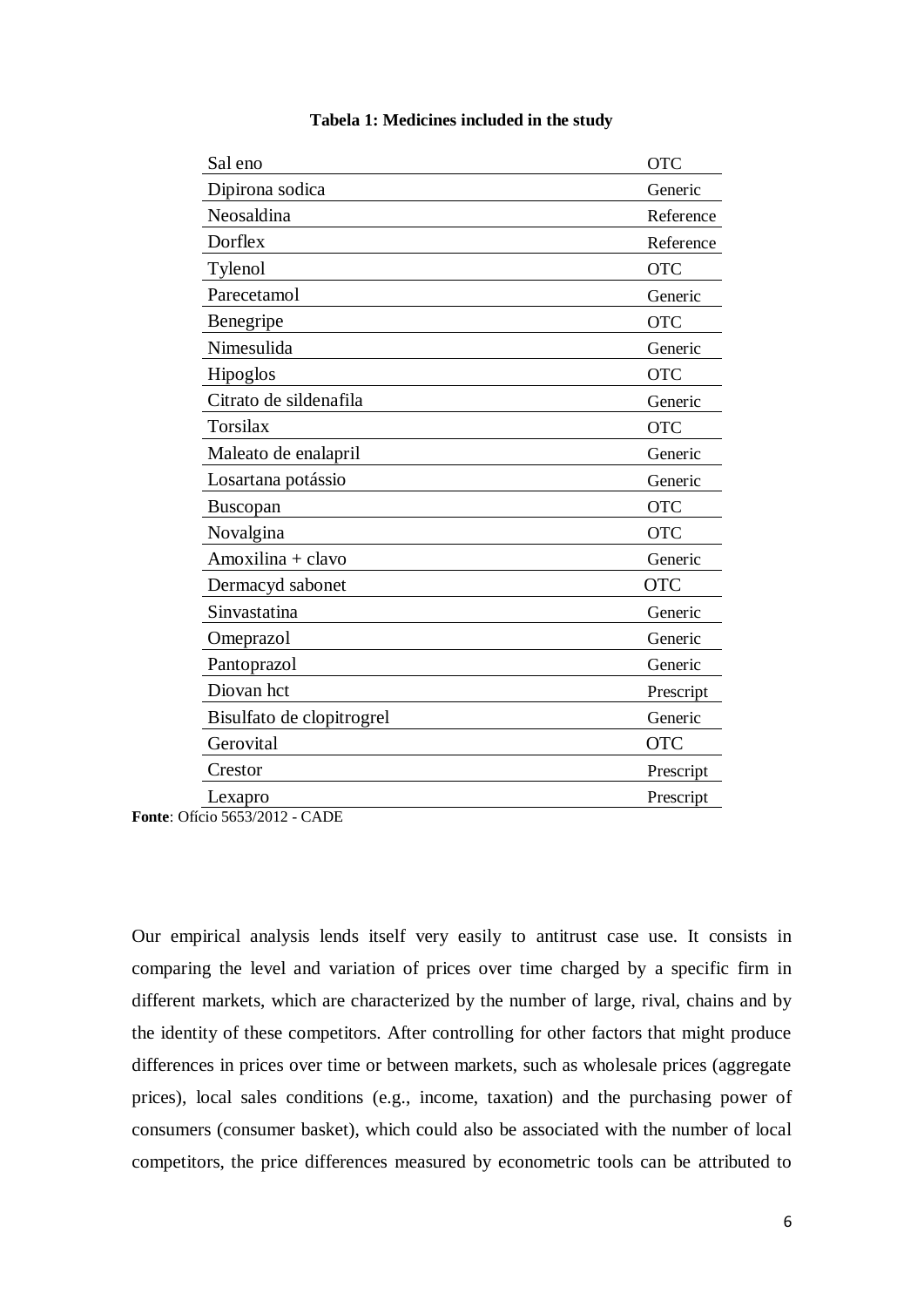the competitive relationship only, generating, thus, factual evidence of rivalry between companies.

Two approaches will be used to calculate the dependent variable (drug prices): individual prices of each of the selected products and branch mean prices. The latter allows for store comparison more directly, at the cost of less variation in prices and possible negative price correlations within branches (composition effect), used to attract customers with a specific price but compensating it with higher prices in other drugs so to meet a branch revenue target. We will use price data on a specific day, the same for all competitors, to avoid the effect of seasonal discounts (within each month) on measures such as 'monthly average price.'

When constructing an average store price, how weights are constructed may influence the results. We use two cases. The simplest case would be a simple mean (equal weighted). Although it is not very sophisticated, it is neutral to measurement bias in the total sales by drug. Another commonly used weighting scheme is that of a basket of prices weighted by the share of each product in the total revenue of the company.<sup>4</sup> The weight per revenue may vary depending on the month, year, branch, etc. We use a fixed chain weight as it is the praxis for mostly used price indeces, such as IPCA and others.

The basic econometric model takes the following functional form:

$$
p_{\text{fgt}} = \alpha + \mu_f + \mu_g + \delta_1 c_{1gt} + \ldots + \delta_m c_{mgt} + \tau_t + \varepsilon_{\text{fgt}} \tag{*}
$$

where  $p_{\text{fgt}}$  stands for the (log) price of drug *f* in region *g* at time *t*. We use a drug fixed effect per drug,  $\mu_f$ , as well as a fixed effect per geographical region ( $\mu_g$ ) to control for location demand shifters. In addition,  $c_{jgt}$  is a dummy indicating the number of rivals (one, two or three rivals, omitting the category of no rivals) in region *g* on date *t*;  $\tau_t$  is a fixed effect per date, which includes the effects of seasonality for each month; and, finally,  $\varepsilon_{fgt}$  is a region-specific and date-specific unobserved component. We use the prices of a specific chain (Retail Chain "A") as dependent variable

The model above is complemented by a model in which drug prices are averaged at each branch, either as a simple or weighted average, as described above. The model simplifies to

$$
p_{gt} = \alpha + \mu_g + \delta_1 c_{1gt} + \ldots + \delta_m c_{mgt} + \tau_t + \varepsilon_{gt} \tag{**}
$$

<sup>&</sup>lt;sup>4</sup> This type of basket is known as the Stone index. See Davis and Garces (2010), e.g..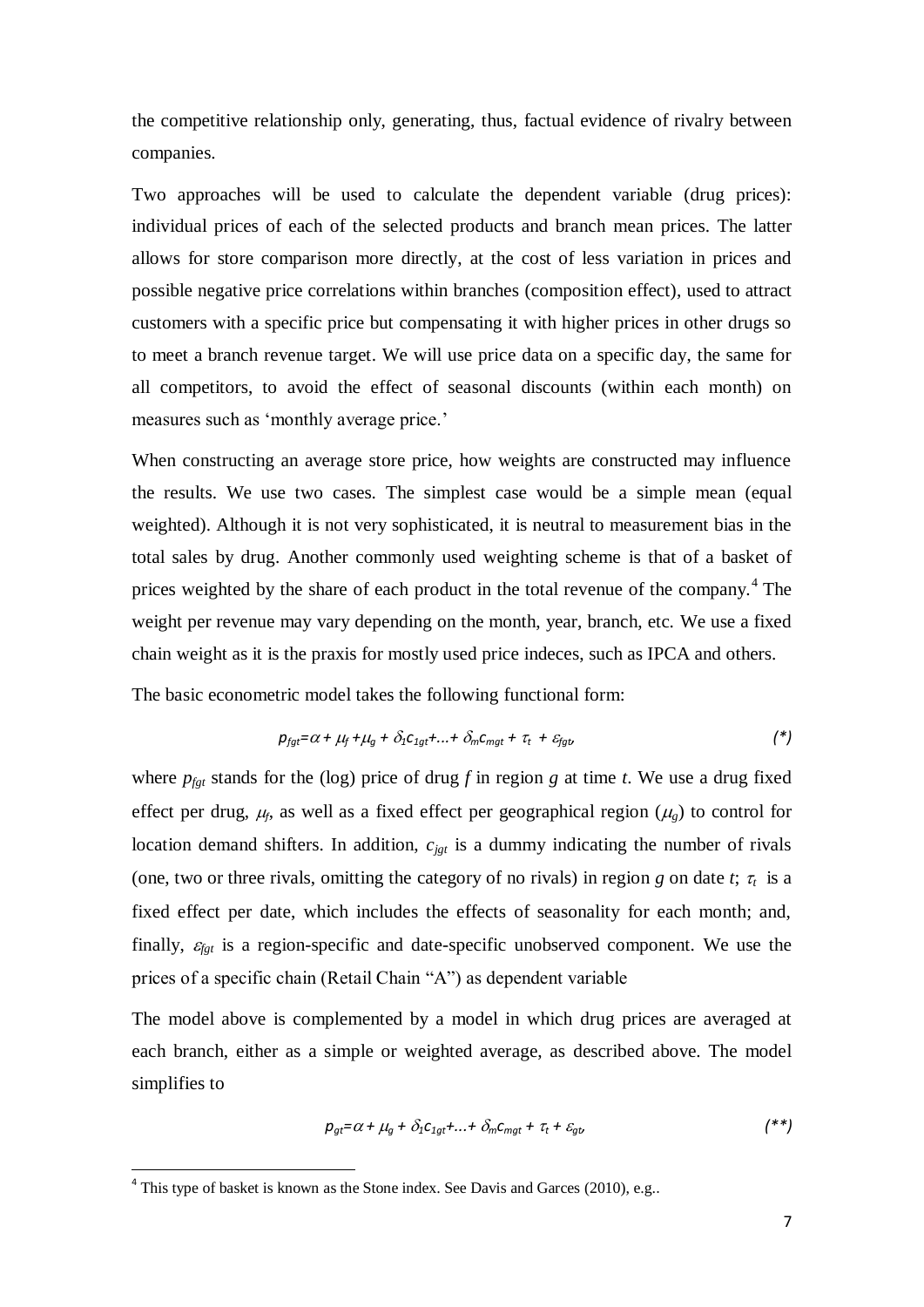The municipality is the geographic unit of analysis, as it was difficult to geo-reference all branches and the specification of their coverage areas. <sup>5</sup> Note that the analysis per municipality takes into account an extremely large market in the case of cities with over 200,000 inhabitants. A potential bias regarding the identification of rivalry in some of the data with a too large geographical market could *underestimate* the effects of competition by including competitors that perhaps do not have a competitive effect, actually weakening our results. On the other hand, the number of regions (big cities) where this relevantly broad market exists is relatively small in the data set and is controlled for in our robustness analysis in each model.

To assess the impact of competition on the pricing of drugs, we split our analysis in two setes or regression models: all 30 products and generics only. Information was requested from the companies about generic, prescription, and over-the-counter drugs. We decided to have a specific model for generics as they are the ones that are most frequently sold in all the stores we investigated. This also suggests that the variation in the basket of prices for all products is more closely related to the variation in the prices of generic drugs than to the variation in the prices of the other products.

We do not elaborate here on why generic drugs are more responsive sensitive to competition. Heuristics arguments can be obtained from either the demand side or from the supply side. Generic products can be the first choice of prescription as well as an alternative to the sales of prescription drugs (unique product), and price can be the most relevant competitive variable compared to the case of reference drugs, especially for they cannot enjoy their status as such.

## **3. Empirical estimates**

1

Table 1 shows the regression results for all drugs. Models A and B refer to individual drug prices, while in the remaining cases they are calculated as an store average (with national chain fixed weights). As with the Staples/Office Depot case, we measured the impact of competition on baskets of prices weighted by the weight of the product in the total revenue (Models C and E). For the sake of simplicity and for a robustness check, we also built a basket of prices calculated as arithmetic mean (Model D).

<sup>&</sup>lt;sup>5</sup> The information, after critically examined for reliability and for the percentage of typing errors, was submitted to a relatively large number of corrections so that the latitude and longitude of the stores, outside the period covered by the analysis of a merger case, could be identified.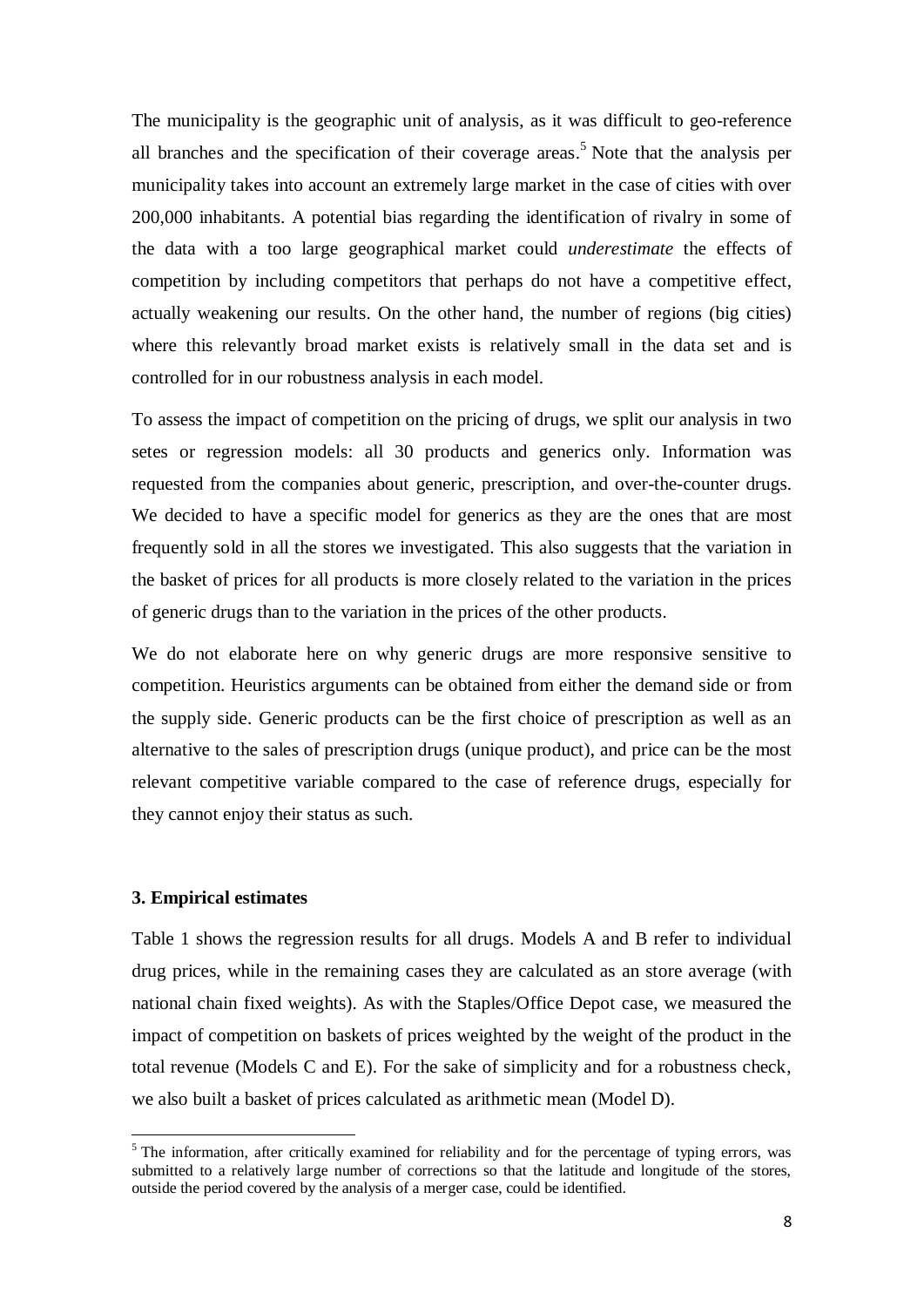| Regressors             |                | Model A   | Model B   | Model C   | Model D   | Model E   |
|------------------------|----------------|-----------|-----------|-----------|-----------|-----------|
| One Rival              | Coefficient    | $-0.0446$ | $-0.0440$ | $-0.0498$ | $-0.0579$ | $-0.0591$ |
|                        | Standard error | 0.0036    | 0.0047    | 0.0217    | 0.0281    | 0.0327    |
|                        | p-value        | 0.0000    | 0.0000    | 0.0220    | 0.0390    | 0.0710    |
| <b>Two Rivals</b>      | Coefficient    | $-0.0752$ | $-0.0790$ | $-0.0554$ | $-0.0911$ | $-0.0194$ |
|                        | Standard error | 0.0052    | 0.0063    | 0.0283    | 0.0349    | 0.0122    |
|                        | p-value        | 0.0000    | 0.0000    | 0.0500    | 0.0090    | 0.1130    |
| <b>Three Rivals</b>    | Coefficient    | $-0.0534$ | $-0.0595$ | $-0.0343$ | $-0.0982$ | $-0.0082$ |
|                        | Standard error | 0.0149    | 0.0157    | 0.0961    | 0.1038    | 0.0161    |
|                        | p-value        | 0.0000    | 0.0000    | 0.7210    | 0.3440    | 0.6110    |
| Store fixed effect     |                | yes       | yes       |           |           |           |
| Location fixed effect  |                | yes       | yes       | yes       | yes       | yes       |
| Time fixed effect      |                | yes       | yes       | yes       | yes       | yes       |
| Number of observations |                | 49,622    | 26,662    | 3,700     | 1,805     | 1,805     |

Table 1 – Effect of the Presence of Rivals on the Prices of Major Products

**Source**: authors' estimates. **Notes**: the omitted category refers to municipalities at the time the company had no rival/competitor. The standard errors are robust to heteroscedasticity. The dependent variable is the log of the price of the major products sold by Retail Chain "A", from January 2010 to December 2011, in 197 municipalities. In *Models A* and *B*, the price is an average across different active ingredient presentation. In *Models C* and *D*, the dependent variable is the store unweighted average log prices from model "A". In *Model E*, the same basket was calculated as the weighted average of the sales share of each product in the annual revenue of the retail chain. In *Models B, D and E*, the sample was restricted to municipalities whose number of rivals (entry) varied.

In column A, the dependent variable are log prices for each of the 30 drugs surveyed, in each of the 24 months, in each Retail Chain "A" store, regardless of the opening date of the store, in each municipality. As we control for the aggregate drug, municipality, and time price differences, the coefficients in the Model A column can be interpreted as follows. Compared to municipalities and dates were retail Chain "A" is the sole large retailer (incumbent with no rivals), the presence of a store from a large retail change is associated with prices that are, on average, 4.46% lower. Regions and dates with the presence of two rivals, reduce drug prices, on average, by 7.52% relative to municipalities and months where Retail Chain "A" is the only large chain. In other words, we can say that a 3.06% decrease in prices is expected when a second rival store starts operating in municipalities where there existed a rival to Retail Chain "A". Last,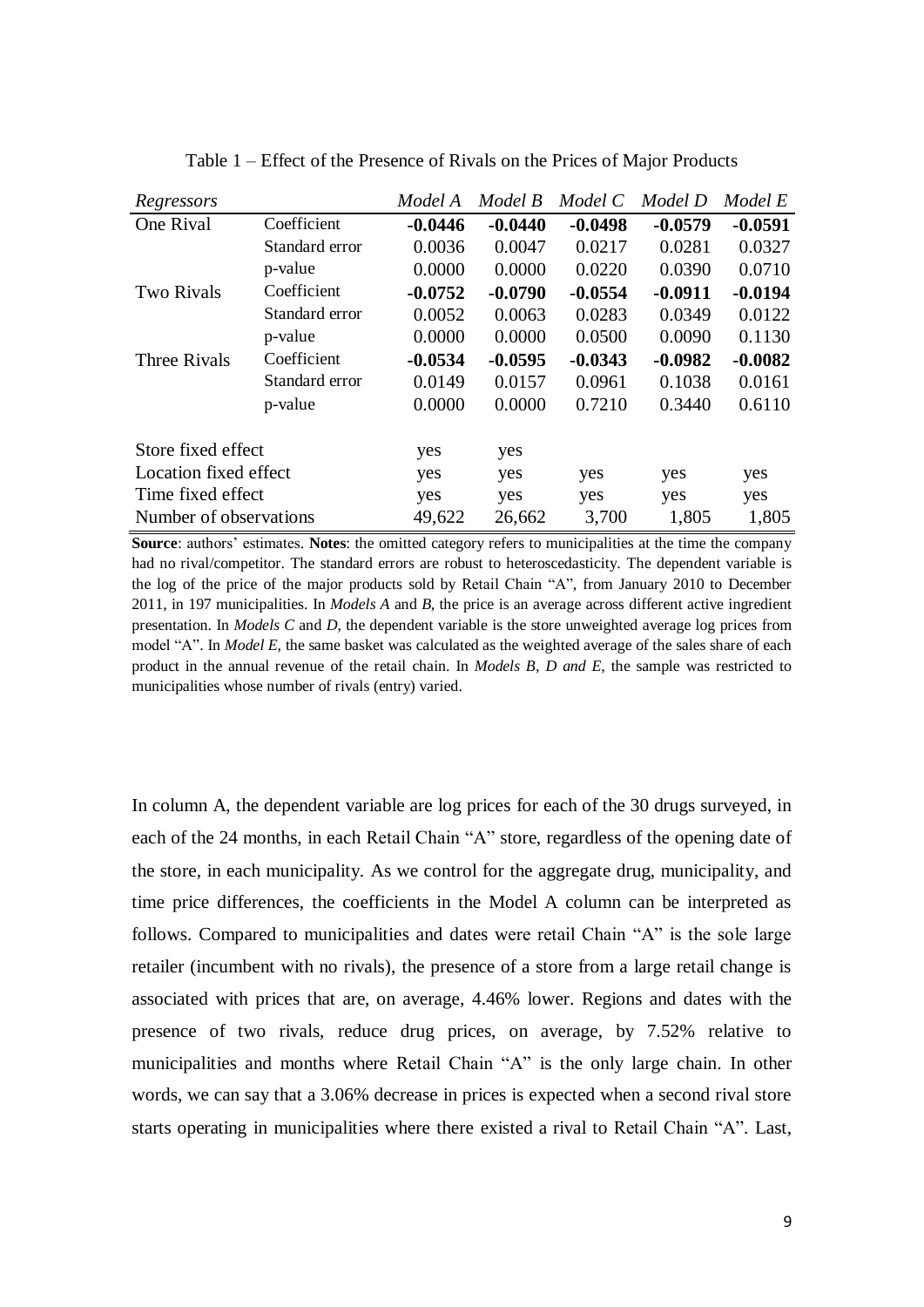the average effect of the presence of three rivals compared to markets without any rival to Retail Chain "A" is estimated at a 5.34% decrease.

The "model B" column, uses the same model as in "Model A," but restricts the geographical scope to those municipalities where we do observe change from a single large chain to two, three or four chains during the data period (from January 2010 to December 2011). Regions where the number of competitors did not change are excluded. The results remain largely unchanged, indicating that the entry of large chains, rivals to Retail Chain "A", can lead to price decreases.

In the "Model C" column, we aggregate drug prices to a store average. This reduces the number of observations to about 3,700. This is model (\*\*) above. The most noticeable difference is in precision, as well as two and three rivals effects. A competing explanation is that local price management by store management minimize the variation in average prices. Nonetheless, we may conclude that the effects were statistically and economically relevant concerning the presence of rival stores, but it should be noted that the entry of a second rival, where another one already existed, accounts for less than 1%. The participation of a third rival does not cause a noticeable effect from a usual statistical confidence standpoint, despite the negative coefficient.

Last, models "Model D" and "Model E" columns take into account only the municipalities with change in the number of rivals over time. In the former, the average prices per chain are obtained by simple mean, while in the latter, the prices are weighted according to the importance of the product for the company's revenue.

It should be noted that a simple average to construct a price index generate insignificant coefficients. In short, there is an impact of decrease of an average price in the presence of large chains, regarded as rivals. On average, when the first rival enters (two rivals in the same municipality), prices drop by approximately 4.5 to 6%. When the second rival arrives, prices go down by 7.5 to 9% compared to a market with only one large retail chain.6 When a third rival appears, which means four competitors in the market, the results are more modest and are not captured by the average price models. In Models A and B, the presence of a fourth rival makes prices fall by 5.3 to 6%.

 $6$  One of the models (Model C) shows a moderate reduction for the third rival (approximately 5.54%); however, this holds at a 95% significance level.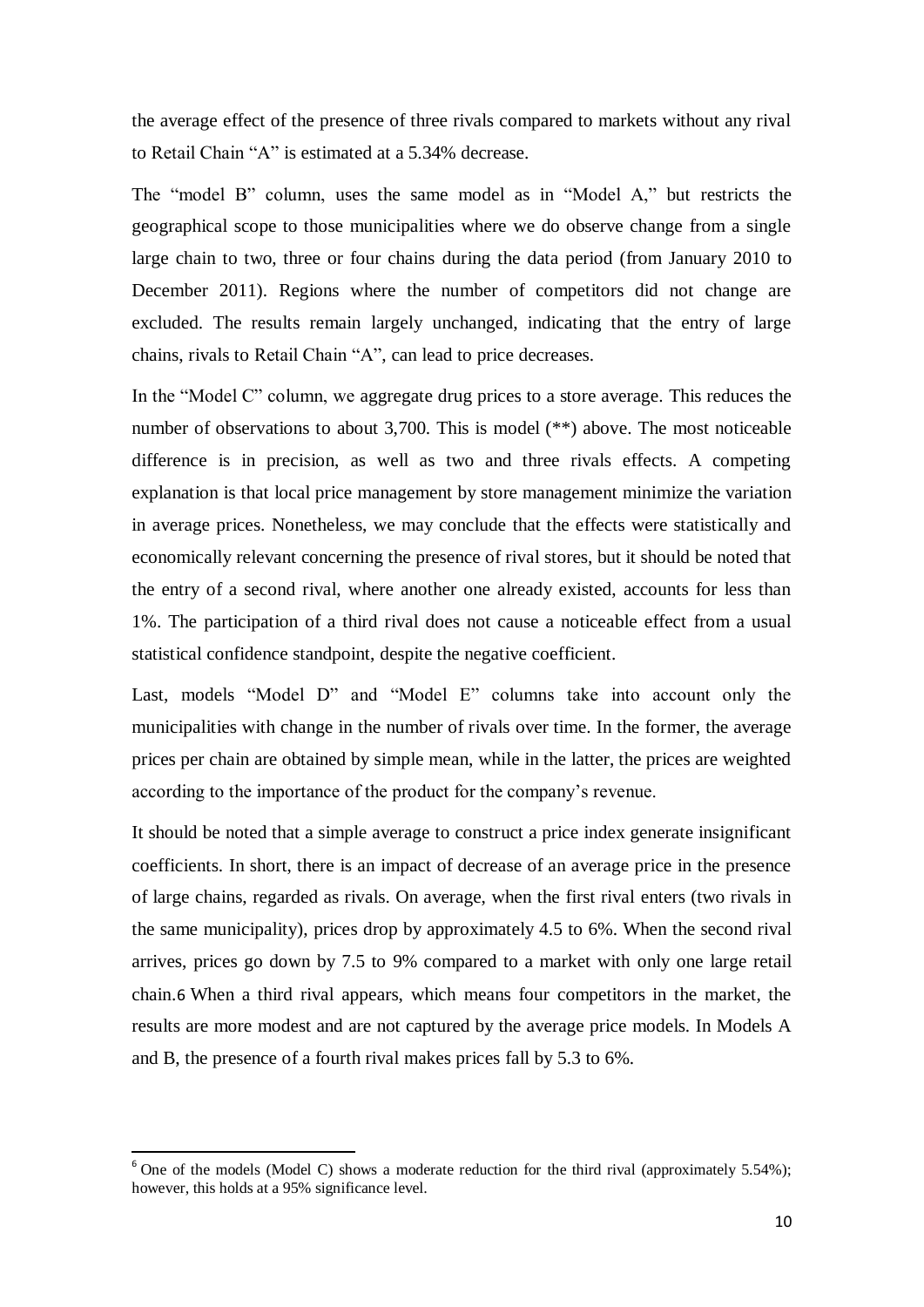#### **3.1 - Generic drugs**

We called attention to the fact that generic drugs in our basket of drugs represent the largest sales share, compared to patented and OTC drugs. In addition, generics regulation allows manufacturer substitution at the pharmacy counter as prescriptions are not allowed to restrict to a specific manufacturer. This suggest the analysis of generics only. The results are presented on Table 2.

| Regressors                 |                | Model U   | Model V   | Model X   | Model Y   | Model Z   |
|----------------------------|----------------|-----------|-----------|-----------|-----------|-----------|
| One Rival                  | Coefficient    | $-0.1128$ | $-0.1061$ | $-0.0583$ | $-0.0927$ | $-0.0850$ |
|                            | Standard error | 0.0077    | 0.0102    | 0.0250    | 0.0309    | 0.0302    |
|                            | p-value        | 0.0000    | 0.0000    | 0.0200    | 0.0030    | 0.0050    |
| <b>Two Rivals</b>          | Coefficient    | $-0.1804$ | $-0.1857$ | $-0.0731$ | $-0.1652$ | $-0.1371$ |
|                            | Standard error | 0.0111    | 0.0132    | 0.0328    | 0.0388    | 0.0364    |
|                            | p-value        | 0.0000    | 0.0000    | 0.0260    | 0.0000    | 0.0000    |
| Three Rivals               | Coefficient    | $-0.1132$ | $-0.1246$ | $-0.0490$ | $-0.2099$ | $-0.1668$ |
|                            | Standard error | 0.0317    | 0.0337    | 0.0590    | 0.0659    | 0.0616    |
|                            | p-value        | 0.0000    | 0.0000    | 0.4060    | 0.0010    | 0.0070    |
| Drug Fixed Effects         |                | yes       | yes       |           |           |           |
| <b>Local Fixed Effects</b> |                | yes       | yes       | Yes       | yes       | yes       |
| <b>Time Fixed Effects</b>  |                | yes       | yes       | Yes       | yes       | yes       |
| Number of observations     |                | 18,341    | 10,084    | 3,640     | 1,761     | 1,761     |

Table 2 – Effect of the Presence of Rivals on the Prices of Generic Drugs

**Source**: authors' estimates. **Notes**: the omitted category refers to municipalities at the time the company had no rival/competitor. The standard errors are robust to heteroscedasticity. The dependent variable is the log of the price of the major products sold by Retail Chain "A", from January 2010 to December 2011, in 197 municipalities. In *Models U* and *V*, the price is an average across different active ingredient presentation. The dependent variable for models *X* and *Y* is the store simple average of log prices from Model *U*, using chain drug sales relevance weights. In *Model Z*, the same basket was calculated as the weighted average of the sales share of each product in the annual revenue of the retail chain. *Models V, Y* and *Z* samples were restricted to municipalities whose number of rivals (entry) varied.

A striking initial feature of the table, compared to Table 1 is the magnitude of coefficients. They are much higher than those obtained in Table 1, which used all products (generic, prescription, and over-the-counter drugs).

In the case of generic drugs, based on Model U, we conclude notice that the presence of a rival reduces the price of generic drugs by more than 11% compared to those municipalities and dates without any large Pharma retail chains. Markets with two rivals had, on average, an 18% lower price compared to a single retail chain market. Put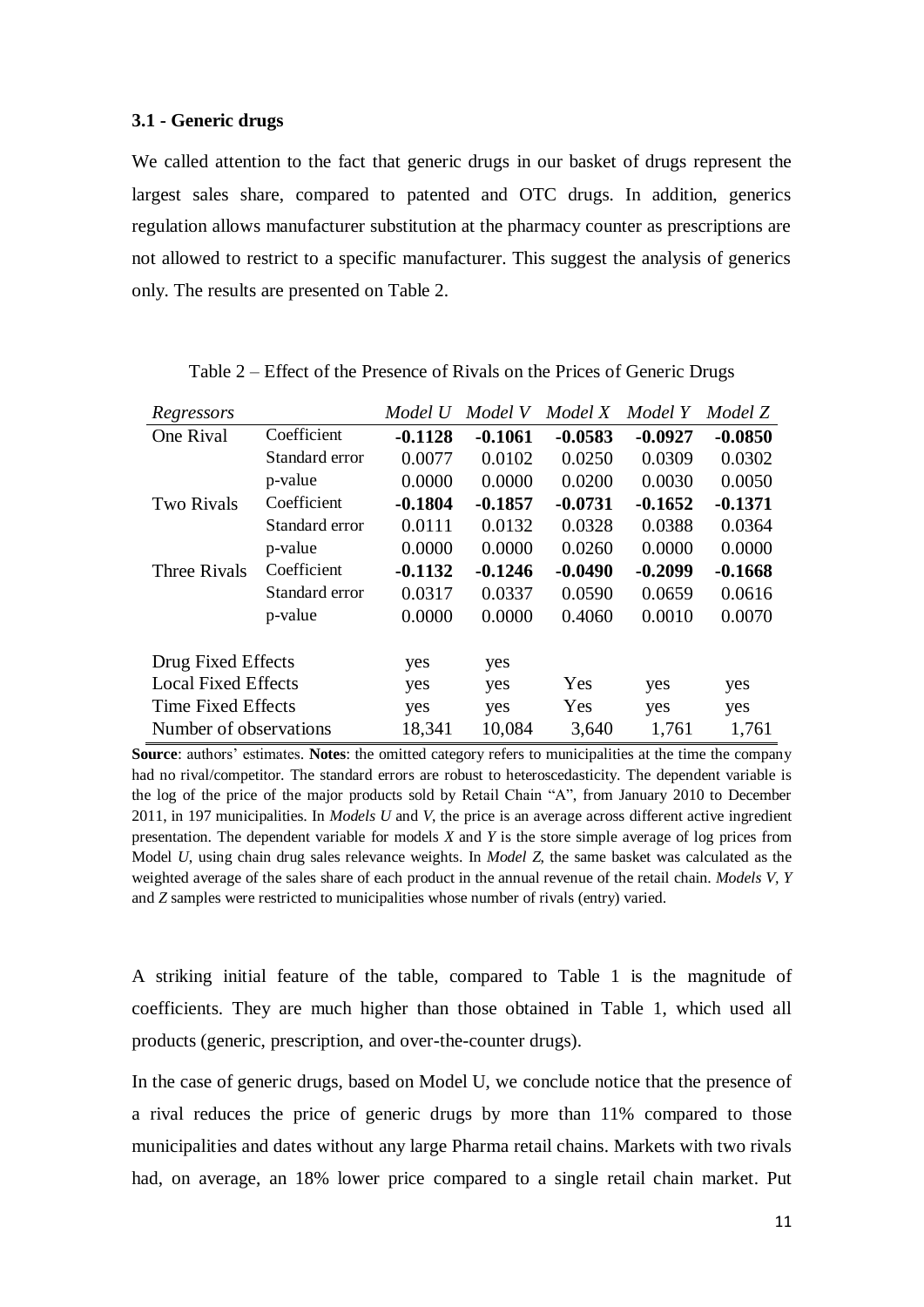differently, the second rival induces a decrease of nearly 7% in prices, compared to markets with only two competitors, i.e., the Retail Chain "A" chain and one rival. The presence of a third rival do not reduces prices compared to the presence of two rivals. In other words, the average prices between markets with two or three rivals revealed similar levels.

This pattern of relevant and increasing effects for one and two rivals is maintained in all the other models estimated (only markets whose entry occurred over the period – Models V, Y and  $Z$  – or in which prices are average per region, i.e., weighted or simple average prices), but with lower magnitude, as in the previous table. In short, the results obtain leads one to conclude that that price reduction in the presence of one rival is almost 6 to 11%, while that of a second rival ranges from 7 to 18% compared to a market without rivals.

The fact that the effects obtained with generic drugs are stronger than when all of the investigated drugs were taken into account indicates that most of the variation (reduction) in the prices computed earlier, in Table 1, stems from pricing strategies for generic drugs. So, generic drugs are the ones that adjust more to the presence of rivals, compared to prescription (patented or not) and OTC drugs.

# **Final Comments**

1

Competition in the pharmaceutical industry may be an important, market driven, channel to keep drug prices in control. While competition among manufacturers of pharmaceutical drugs have been extensively studies, including patent-generic and generic-generic competition, there is little evidence on the role of *retail* competition on pharmaceuticals price dynamics.

The Brazilian case may be of interest as regulation on prices is not very strict (maximum entry price) and overall there are no binding regulatory restrictions for drugstore location and/or entry<sup>7</sup>. The Brazilian pharma retail market has consolidated

<sup>&</sup>lt;sup>7</sup> While some municipalities have enacted strict zoning laws for pharmacies, e.g., restricting the number of them within a given radius, these laws have been ruled unconstitutional by the Brazilian Supreme Court (STF) [IMS, 2014].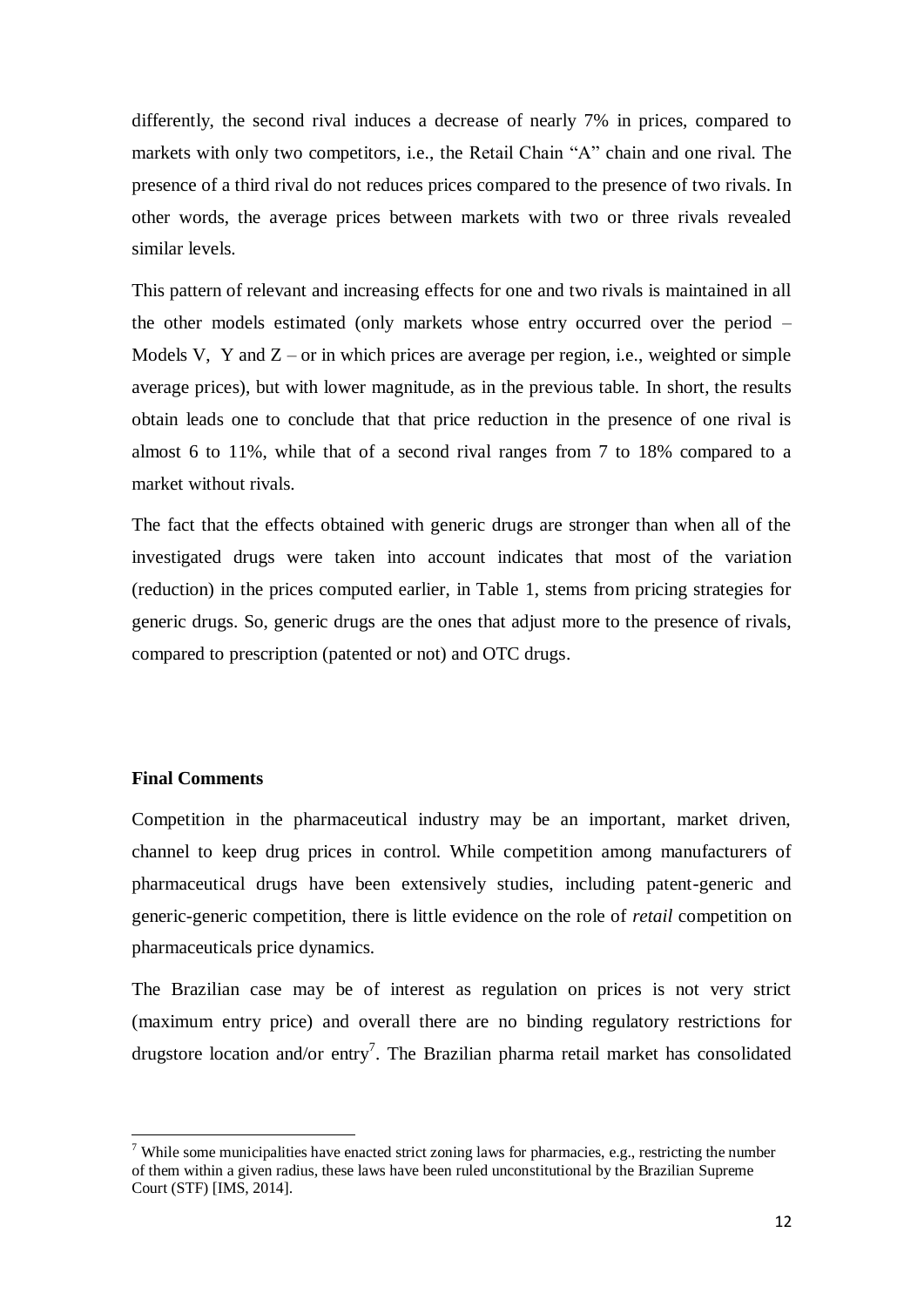quickly and the five largest chains represented about  $25\%$  of the market  $8$ . This tends to segment the market, where the large chains compete among themselves, and a fringe small store market take prices from these chains as given.

Using a very rich data set of actual transactions and prices of the top selling 30 drugs (prescription, generics and OTC) over a 24 month period, we estimate a differences-indifferences model in a panel data structure to evaluate the effect of entry and the number of competitors on drug prices. The data was used in a merger case at CADE, the Brazilian antitrust authority.

Our results suggest that competition surrounding generic drugs seems to be fiercer than that among prescription and over-the-counter drugs. For generics, which are part of an important public policy for easier access to healthcare, we observed stronger rival entry and presence price effects, with price reductions greater than 10%, compared to markets with no rival chains.

In addition, the effects of rivalry appear in different specifications, but have different magnitudes. When an average of drug prices by store is considered, the effects are smaller. This suggests that chains charge less as a consequence of competition for specific products, making up for these reductions with other drugs, so that, usual indicators such as the average ticket price or other indicators of average revenue per purchase appear to change little across market structures.

A limitation of the above study is the relatively short time frame and use of additive in logs drug, location and time effects. Implicit is the assumption that a market size did not change significantly over the two year period and entries represent a move into a long term solution. Time varying market size effects could help identify the effects of entry under less strict assumptions, but these are not available at the frequency and coverage of the data.

## **References**

ANGRIST, J and PISCHKE, J-S. *Mostly Harmless Econometrics: an empiricist's companion*, Princeton: PUP, 2009;

<sup>8</sup> IMS health at

[http://www.raiadrogasil.com.br/raiadrogasil/web/conteudo\\_en.asp?idioma=1&conta=44&tipo=40282](http://www.raiadrogasil.com.br/raiadrogasil/web/conteudo_en.asp?idioma=1&conta=44&tipo=40282)